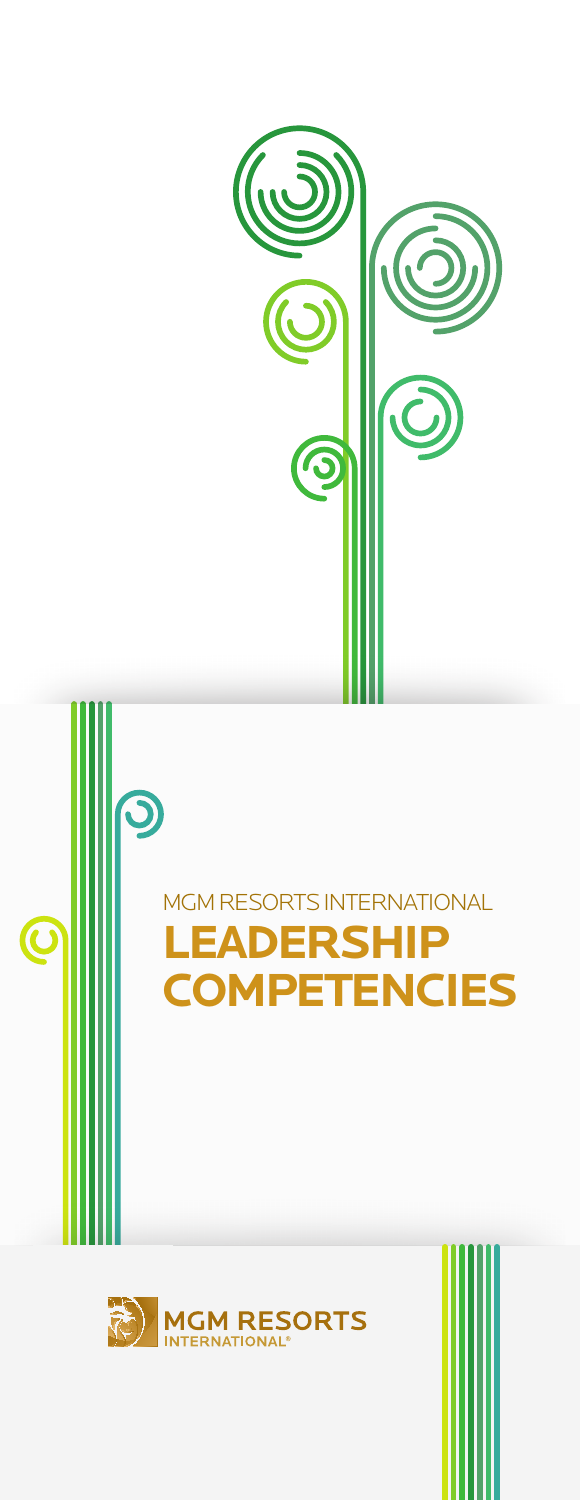## Mission, Vision, Core Values and People Philosophy

#### **Our Mission**

MGM Resorts International is the leader in entertainment and hospitality - a diverse collection of extraordinary people, distinctive brands and best-in-class destinations. Working together we create partnerships and experiences that Engage, Entertain and Inspire.

### **Our Vision**

MGM Resorts International is the recognized global leader in entertainment and hospitality. We embrace innovation and diversity to inspire excellence. We reward our employees, invest in our communities and enrich our stakeholders.

We Engage, Entertain and Exceed the expectations of our guests worldwide.

### **Core Values**

Teamwork | Integrity | Excellence

#### **People Philosophy**

Engage | Invest | Inspire



A competency is a cluster of behaviors, skills and knowledge that someone must demonstrate to be effective in a job, role, function, task, duty, organizational level, or the entire organization.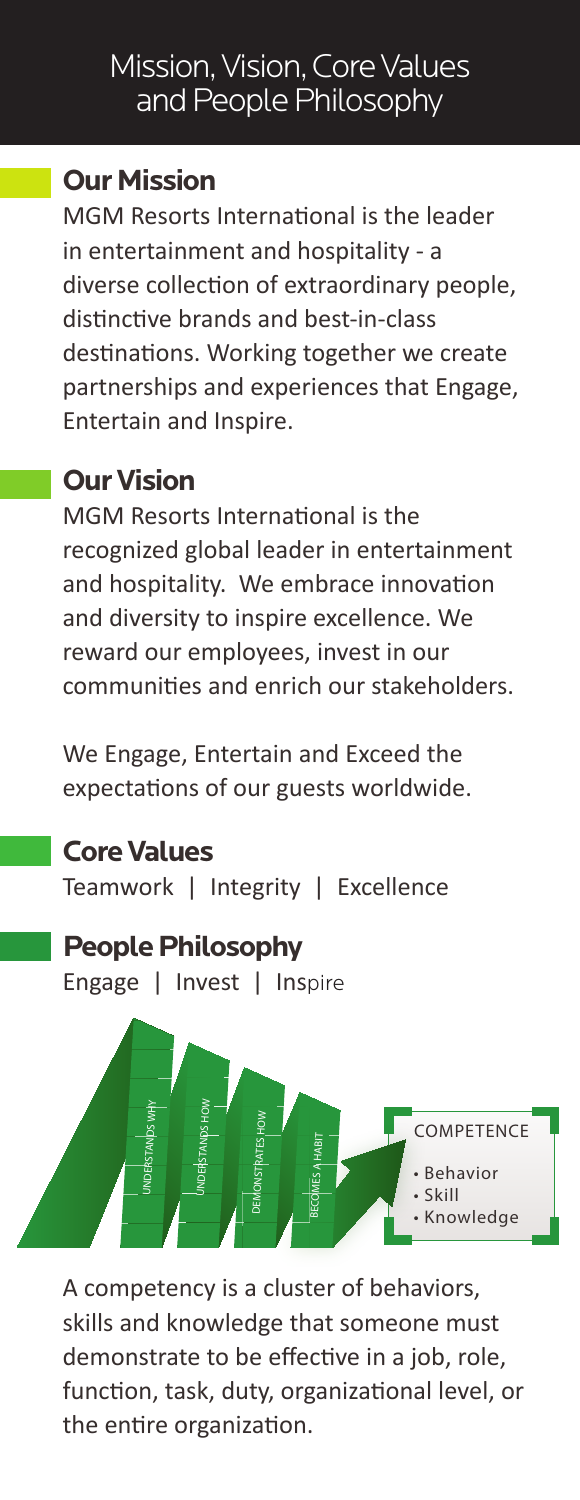# **ENGAGE**

**Building Trust and Commitment** Use service standards with your team to foster engagement

## **Collaborating with Others**

Engage your team through 1:1s and team meetings to ensure shared goals are accomplished

### **Demonstrating Business Acumen**

Engage your team in the business by explaining the "Why" behind decisions while owning results

# **INVEST**

#### **Communicating Effectively**

Invest in employees by listening, clearly expressing ideas and checking for understanding

#### **Developing Self/Others**

Set clear expectations, provide feedback and regularly coach employees in the moment

# **INSPIRE**

### **Championing Innovation, Change and Diversity**

Inspire others by soliciting new ideas, own the change and follow through

### **Recognizing the Accomplishments of Others**

Thank and recognize your employees on a regular basis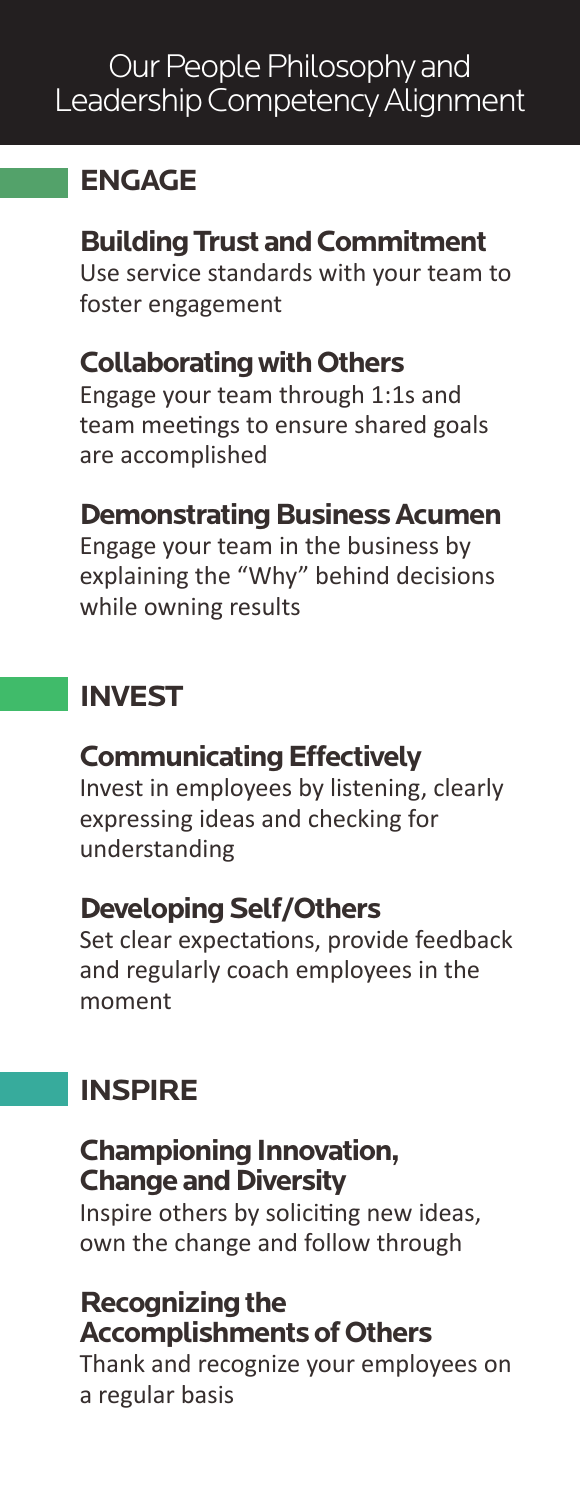#### INDIVIDUAL CONTRIBUTOR *Salaried - Level 9 - below*

| lilds Trust a                 | • Understands how their role and attitude impact excellent<br>service and a positive work environment<br>. Takes initiative to engage guests and/or colleagues to<br>solicit feedback about their diverse needs and experiences<br>• Responds to and resolves problems impacting guests and<br>colleagues in a timely and professional manner; if unable<br>to resolve, the matter is escalated<br>• Exhibits sensitivity and discretion when communicating |
|-------------------------------|-------------------------------------------------------------------------------------------------------------------------------------------------------------------------------------------------------------------------------------------------------------------------------------------------------------------------------------------------------------------------------------------------------------------------------------------------------------|
| Collaborates with<br>Others   | • Contributes to an environment of trust by following<br>through with responsibilities<br>. Seeks opinions and actively listens to the unstated needs<br>of others<br>• Actively contributes, supports and acts on the decisions of<br>the team<br>• Partners across necessary divisions and properties                                                                                                                                                     |
| Demonstrates<br>siness Acumer | • Demonstrates necessary technical knowledge for the role<br>. Ensures that others understand and are aligned with the<br>business strategy<br>. Utilizes industry and market data to make informed<br>decisions that balance short and long-term business<br>results<br>· Utilizes effective processes to achieve goals                                                                                                                                    |
|                               | · Actively listens to others<br>• Seeks to understand<br>• Asks for feedback<br>· Clearly and courageously expresses ideas<br>• Shares information with others                                                                                                                                                                                                                                                                                              |
|                               | • Demonstrates effective oral and written communication<br>and presentation skills<br>• Communicates the MVV and direction of the property<br>and the Company<br>• Leads well-organized meetings and manages discussions<br>to accomplish meeting goals<br>· Communicates transparently and delivers as well as<br>receives feedback                                                                                                                        |
|                               | • Supports peers and management by telling them<br>when they have seen positive results that contribute<br>to MGM Resorts' guest service strategy and/or<br>People Philosophy<br>• Acts in alignment with Company Core Values                                                                                                                                                                                                                               |
|                               | • Approaches and implements processes, policies,<br>procedures and tactics appropriate for varied<br>circumstances<br>• Modifies current behaviors to address new or changing<br>processes                                                                                                                                                                                                                                                                  |

Innc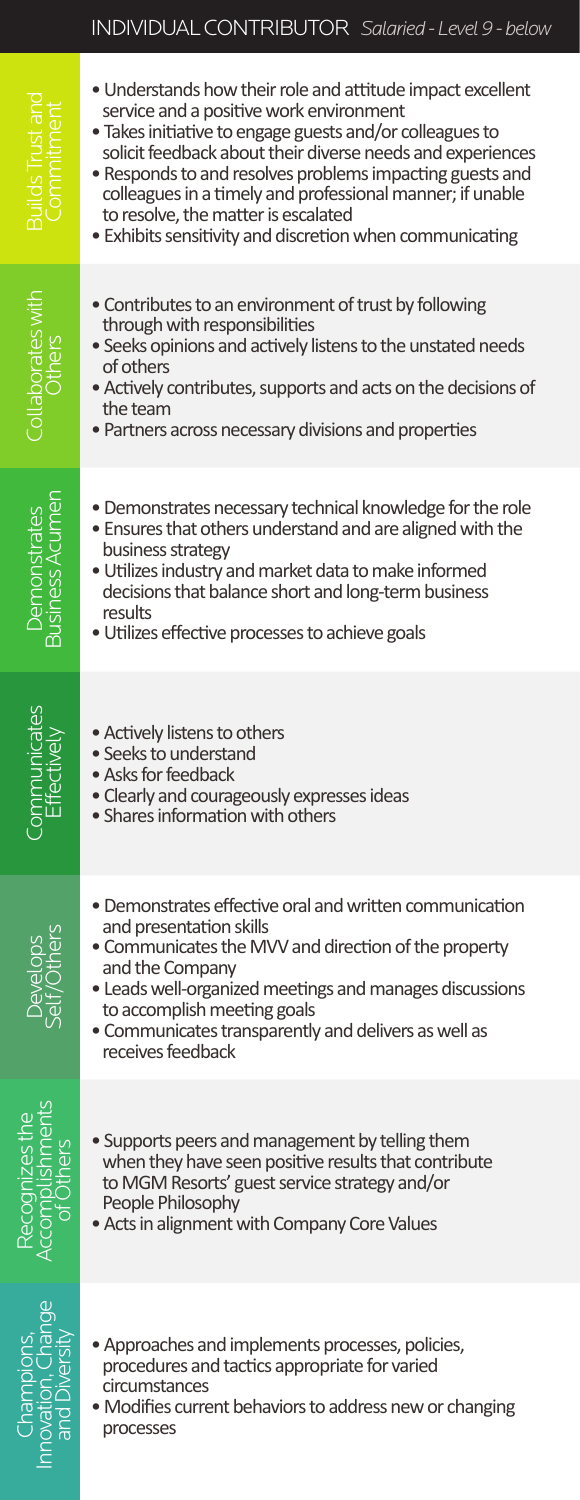All behaviors captured under Individual Contributor apply

- Models and reinforces internal and external service excellence by demonstrating best practices
	- Creates team trust by encouraging information sharing and knowledge transfer
	- Identifies and establishes productive relationships with direct reports and peers across divisions and properties
	- Helps others resolve conflict within their team
	- Achieves results by clarifying priorities and holding others accountable
	- Demonstrates understanding of current property and corporate initiatives relevant to role
	- Stays current on MGM Resorts policies and practices relevant to role
	- Clearly outlines expectations regarding roles and goals to direct reports
	- Seeks and listens to feedback from direct reports, managers, peers, and guests
	- Keeps staff updated on essential organizational information
	- Inspires their team and peers to reach goals
	- Trains peers and employees on functional skills
	- Embraces learning and models a desire for growth in others
	- Gives direct, constructive feedback to improve performance
	- Identifies skills and abilities gap in self and team
	- Demonstrates by doing; provides feedback and recognition in the moment
	- Understands motivators and de-motivators of employees and gives recognition accordingly
	- Takes full advantage of Company sponsored programs to reward positive performance.

**Demonstrates** Business Acumen

**Business Acumer Jemonstrates** 

Collaborates with<br>Others

Communicates **Effectively** 

Develops<br>Self/Others

Lishments

- Influences and addresses resistance to change and innovation; carries out change; communicates change adequately
- Takes appropriate risks
- Recognizes initiative shown by employees
- Demonstrates basic project management skills
- Solicits recommendations and feedback from front-line employees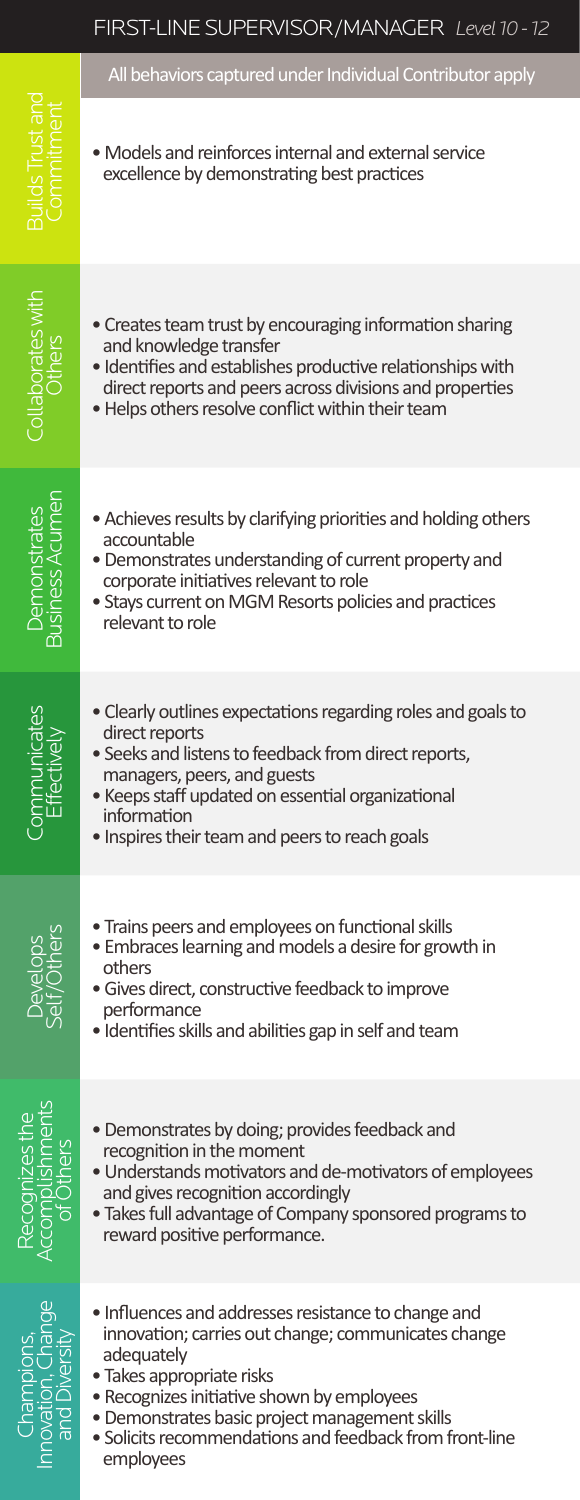#### DIRECTORS & EXECUTIVE DIRECTORS *Level 13 - 14*

All behaviors captured under

First-Line Supervisor/Manager applyChampions, Recognizes the Develops<br>Innovation, Change Accomplishments Self/Others Effectively Business Acumen Collaborates inth Builds Trust and<br>and Diversity of Others Self/Others • Develops long-term strategies and sponsors key initiatives at the organizational level to promote and achieve a culture of service excellence • Builds relationships with vendors and suppliers to ensure that quality of service to third parties mirrors MGM Resorts' strategies Collaborates with<br>Others • Creates an environment of trust and accountability • Strategically involves and builds relationships with crossfunctional divisions, Corporate Entities, properties and key external stakeholders • Adapts leadership style to the benefit of the audience **Business Acumen** Business Acumen • Creates an environment that connects individual duties to business results (cause/effect) • Develops budgets that reflect resources necessary to achieve strategy objectives; delivers financial results to target • Translates functional or enterprise-wide strategies so that others can understand their role and take action; supports **Effectively** and encourages "One Company Culture" • Ensures a free flow of information up, down and across MGM Resorts • Understands the importance of confidentiality and demonstrates sound judgment about what information to share • Establishes learning and growth frameworks for department Develops<br>Self/Others • Provides leadership coaching and training to department • Anticipates workforce needs and plans accordingly to ensure MGM Resorts has the workforce and leadership capabilities necessary • Provides experiences and visibility so others can learn and grow • Acts as a role model ishments • Fosters an environment in which employees are supportive of one another • Creates an environment of accountability • Provide one-on-one and group accolades when appropriate • Motivates employees to high performance • Anticipates and overcomes potential obstacles • Resolves conflict among stakeholders and the leadership group in a change program • Creates and supports an environment that encourages change across the organization

**Demonstrates** 

Demonstrates

Communicates

• Demonstrates advanced project management skills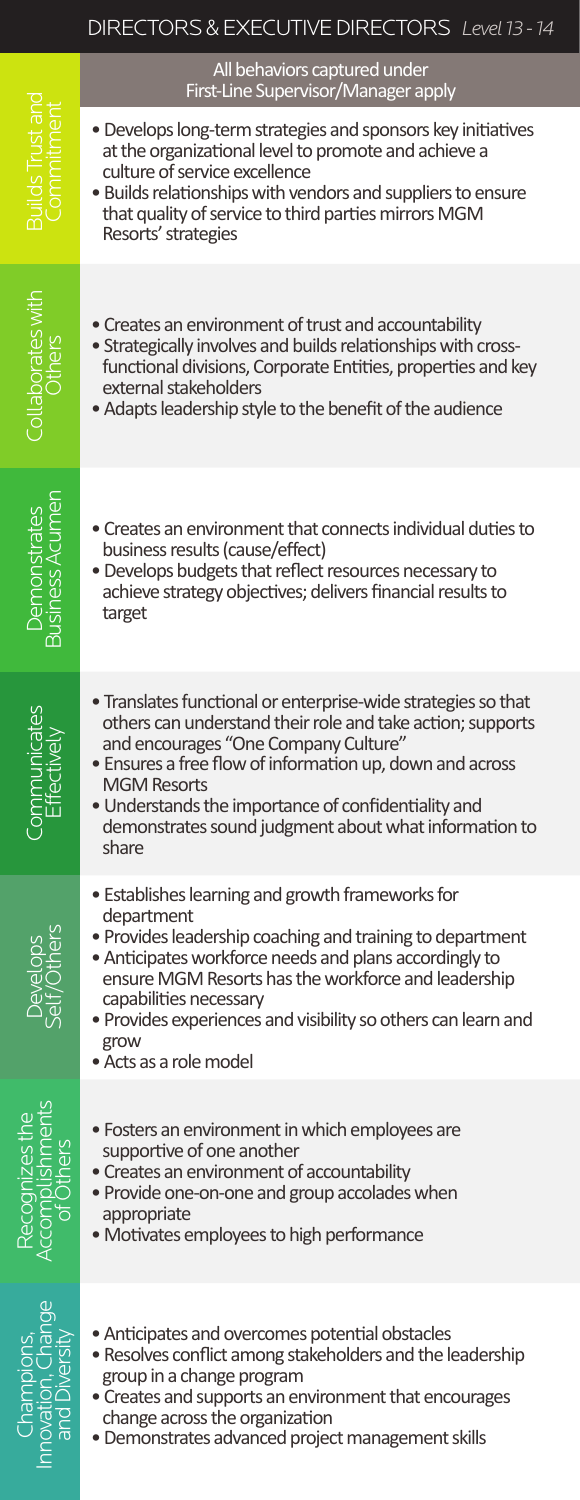#### VPs AND SENIOR LEADERS *Level 15 - 18*

#### All behaviors captured under Directors and Executive Directors apply

- Follows through with their stated actions
- Communicates transparently with employees
- Acts as a role model and example for the property service standards while holding leaders accountable for building the property culture
- Builds strong relationships with property and corporate peers/teams/departments
- Approaches problem solving from the Company perspective
- Strong understanding and ability to explain to others their property's financial performance
- Focuses their team on managing their budgets
- Supports the development and ensures alignment and execution of the strategic plan
- Understands and explains trends in the business and P&L to general employee populations
- Demonstrates effective oral and written communication and presentation skills
- Communicates the MVV and direction of the property and the Company
- Leads well-organized meetings and manages discussions to accomplish meeting goals
- Communicates transparently and delivers as well as receives feedback
- Seeks leaders outside of their circle of influence to find the best fit for their open positions
- Leads paths for career development and upward mobility of all segments of the employee population
- Constructively delivers honest and direct feedback to their direct reports and colleagues

ishments

Develops<br>Self/Others

**Demonstrates** Business Acumen

**Business Acumer Jemonstrates** 

Collaborates with<br>Others

Communicates **Effectively** 

- Rewards and recognizes behavior that furthers the Company's Mission
- Accurately assesses the performance and potential of their team members
- Champions, Recognizes the Develops<br>Innovation, Change Accomplishments Self/Others Effectively Business Acumen Collaborates inth Builds Trust and<br>and Diversity of Others Self/Others
- Drives a culture where leaders encourage ideas from their employees and recognize innovation that solves a problem
- Drives inclusion and respect for diversity in thinking